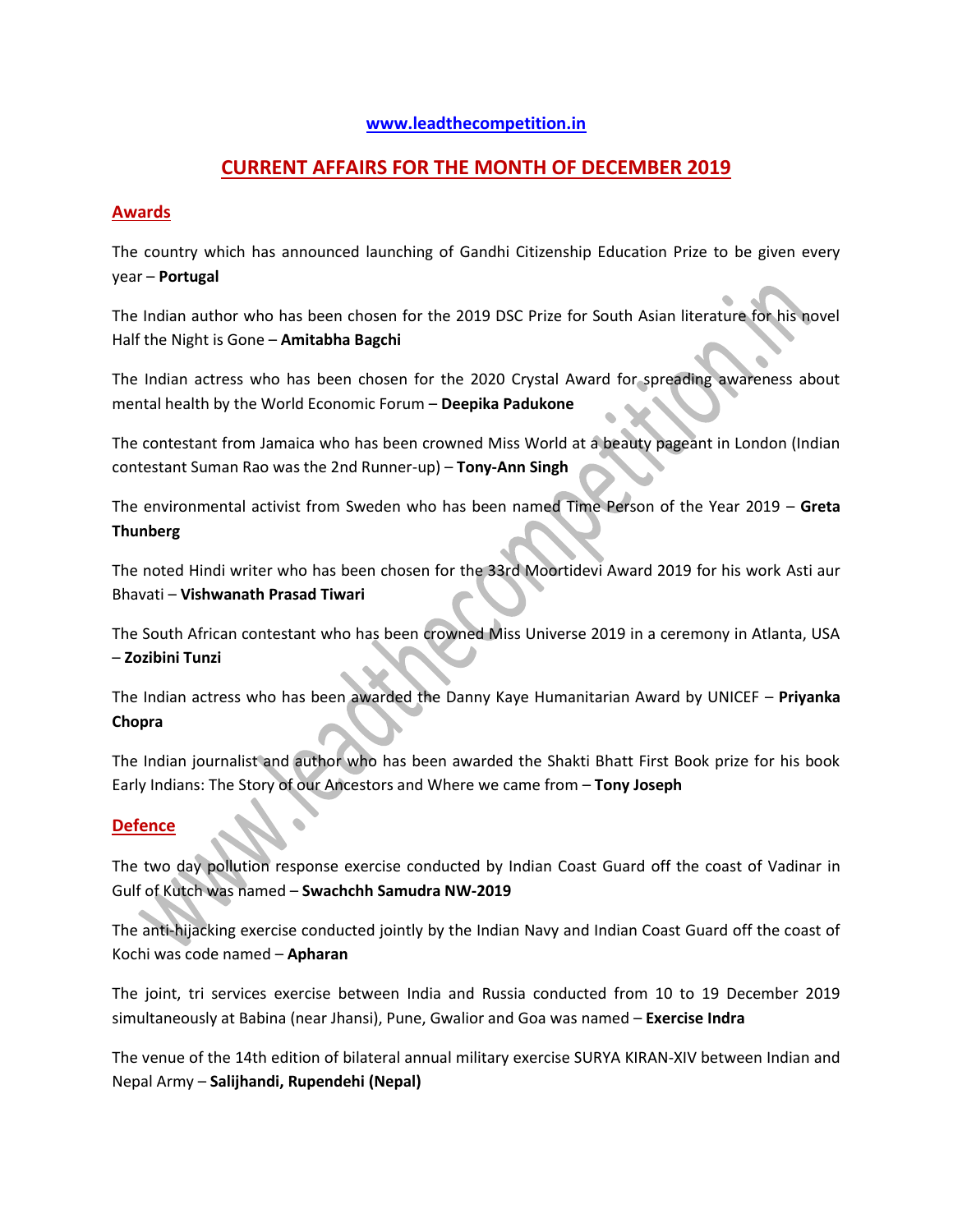The venue of the 8th edition of India-China joint training exercise 'HAND-IN-HAND 2019' with the theme counter terrorism under United Nations mandate scheduled conducted from 07 to 20 December 2019 – **Umroi, Meghalaya**

The Naval officer who has become the first woman pilot of the Indian Navy – **Sub Lt Shivangi**

The venue of joint military exercise of India and Sri Lanka, MITRA SHAKTI- 2019 which commenced on 01 December and concluded on 14 December – **Aundh Military Station, Pune**

### **Persons**

The first Chief of Defence Staff, a four star rank created by the Union Cabinet recently – **General Bipin Rawat**

The US astronaut who has created a new record for the longest single space flight by a woman breaking the record of 288 days held by Peggy Whitson – **Christina Koch**

The activist from Pakistan who has been named as the most famous teenager in the world by the United Nations in its decade review report – **Malala Yousafzai**

The Indian contestant who has become the first from the country to be crowned Miss Teen International at a beauty pageant held in Jai Bagh Palace in Jaipur – **Ayushi Dholakia**

The Jharkhand Mukti Morcha leader who has been sworn-in as the 11th Chief Minister of Jharkhand – **Hemant Soren**

The veteran Hindi and Marathi film and theatre actor who passed away on 17 Dec 2019 – **Dr. Shriram Lagoo**

The present Vice Chief of Army Staff who has been chosen to be the next Chief of Army Staff from 31 Dec 2019 – **Lt Gen Manoj Mukund Naravane, PVSM, AVSM, SM, VSM**

The American engineer well known for inventing the Universal Product Code (Bar Code) who passed away on 05 Dec 2019 – **George J. Laurer**

The German politician who has taken over as the first female President of European Commission – **Ursula Gertrud von der Leyen**

# **Places**

The place in Uttar Pradesh where India's first university for the transgender community is being set up by the Akhil Bhartiya Kinnar Siksha Seva Trust – **Kushinagar**

The country which has become the first in the world to recognise Indian Pharmacopoeia (The IP specifies the standards of drugs manufactured and marketed in India in terms of their identity, purity and strength.) – **Afghanistan**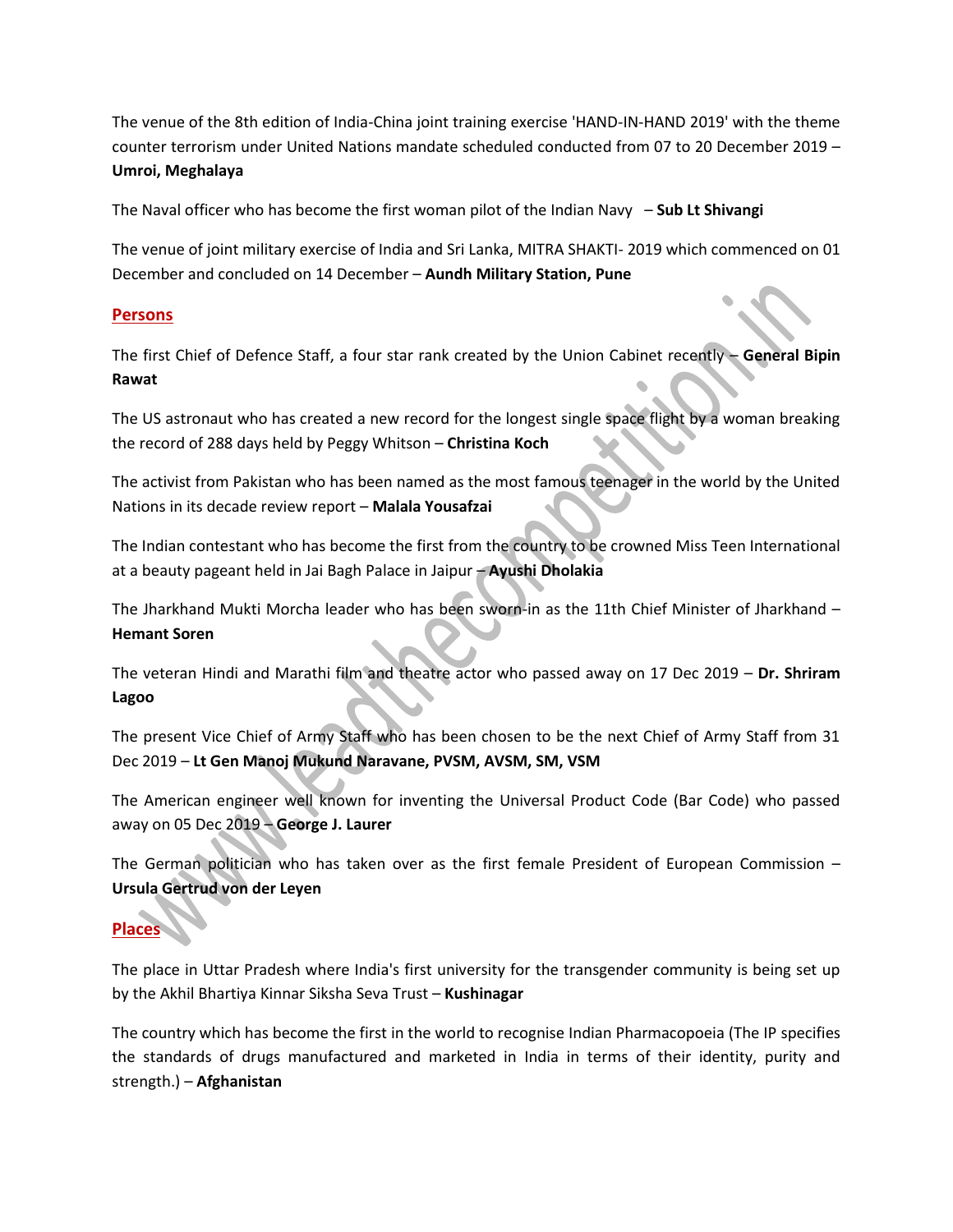The State to which Inner Line Permit regime was extended by a Presidential order making it the 4th state after Arunachal Pradesh, Nagaland and Mizoram where the regime is applicable – **Manipur**

The country to which India has gifted a Made in India patrol vessel named KAAMIYAAB – **Maldives**

The venue of UN Climate Change Conference (COP25) under the presidency of Chile, India was represented by Environment Minister Prakash Javadekar – **Madrid, Spain**

## **Sports**

The tennis players who have been named International Tennis Federation's World Champions for 2019 – **Rafael Nadal and Ashleigh Barty**

The European nation whose football team has been named FIFA Team of the Year 2019 (for the second time in a row) – **Belgium**

The Indian cricketer who has become the first bowler from the country to claim 2 hat tricks in one-day internationals – **Kuldeep Yadav**

The English international cricketer who has been chosen as the BBC Sports Personality of the Year 2019 – **Ben Stokes**

The Australian tennis player who has won the WTA (Women's Tennis Association) Player of the Year 2019 – **Ashleigh Barty**

The Australian cricketer who has become the fastest to score 7000 runs in test cricket by reaching the milestone in 126 innings (breaking the record of Wally Hammond - 131 innings) – **Steve Smith**

The team which has won the Syed Mushtaq Ali Trophy 2019-20 (cricket) defeating Tamil Nadu in the finals – **Karnataka**

The country which has been banned by World Anti-Doping Agency for 4 years from all major sporting events – **Russia**

## **Railways**

The railway route on which Him Darshan Express, comprising all new vistadome coaches has been unveiled by the Indian Railways – **Kalka to Shimla**

The railway station which has been conferred with the Eat Right Station certification with four stars rating by the Food Safety and Standards Authority of India (FSSAI) as a part of 'Eat Right India' movement launched last year – **Mumbai Central**

## **Miscellaneous**

The eight west African countries, Benin, Burkina Faso, Côte d'Ivoire, Guinea Bissau, Mali, Niger, Senegal and Togo have renamed their common currency CFA-Franc to – **Eco**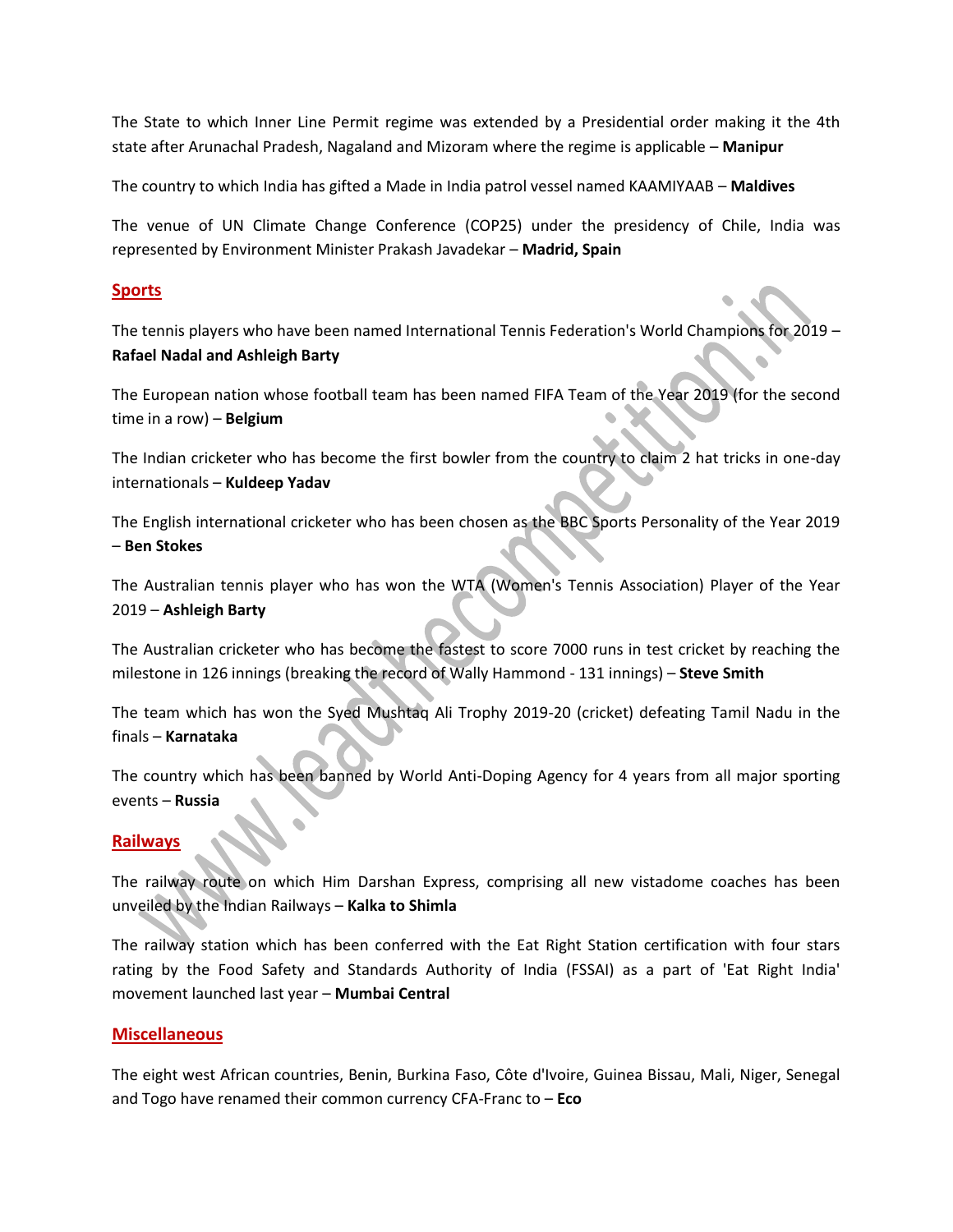#### **The World's 100 Most Powerful Women**

Released by: **Forbes**

| #              | <b>Name</b>           | Country    |
|----------------|-----------------------|------------|
| $\mathbf{1}$ . | Angela Merkel         | Germany    |
| 2.             | Christine Lagarde     | France     |
| 3.             | Nancy Pelosi          | <b>USA</b> |
| 34.            | Nirmala Sitharaman    | India      |
| 54.            | Roshni Nadar Malhotra | India      |
| 65.            | Kiran Mazumdar Shaw   | India      |

#### **13th South Asian Games 2019**

Venue: Kathmandu and Pokhara (Nepal)

Held from 01 to 10 December 2019

Mascot: A pair of blackbucks

Participant countries: Bangladesh, Bhutan, India, Maldives, Nepal, Pakistan and Sri Lanka

Medals Tally

| <br>п   | Country   | Gold | <b>Silver</b> | <b>Bronze</b> | <b>Total</b> |
|---------|-----------|------|---------------|---------------|--------------|
| ᆠ.      | India     | 173  | 93            | 45            | 311          |
| z.      | Nepal     | 51   | 60            | 95            | 206          |
| っ<br>э. | Sri Lanka | 41   | 83            | 128           | 252          |
| 4.      | Pakistan  | 32   | 41            | 59            | 132          |

## **Bhartiya POSHAN Anthem**

Title: Poshanam

Launched by: Vice President Shri Venkaiah Naidu

Written by: Prasoon Joshi

Composed and sung by: Shankar Mahadevan

Aim: To inspire people to join the movement to fight the scourge of malnutrition

#### **FICCI India Sports Awards 2019**

Sports Person of the Year - Female: **Rani Rampal** (Hockey)

Sports Person of the Year - Male: **Saurabh Chaudhary** (Shooting)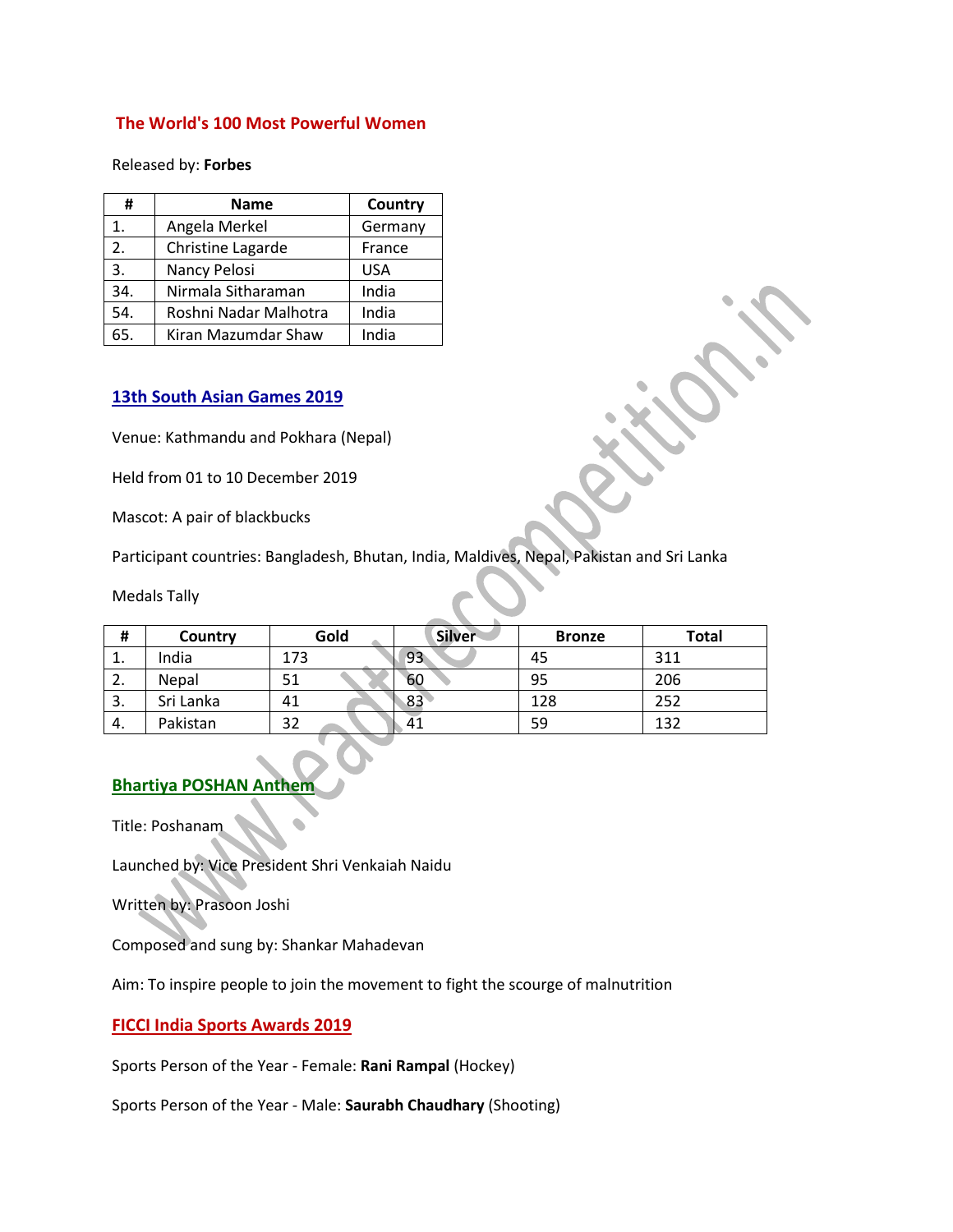Best National Sports Federation: **National Rifle Association of India**

Best Company Promoting Sports (Public Sector): **Railway Sports Promotion Board**

Best Para-athlete: **Sandeep Chaudhary** (Javelin).

Breakthrough Sports Person: **Amit Panghal** (Boxing)

Lifetime Achievement: **Pankaj Advani** (Cue sports)

Best State promoting sports: **Odisha**

#### **Sahitya Akademi Awards 2019**

| Language    | <b>Title and Genre</b>                     | <b>Author</b>              |  |
|-------------|--------------------------------------------|----------------------------|--|
| Assamese    | Chanakya (Novel)                           | Joyshree Goswami Mahanta   |  |
| Bengali     | <b>Ghumer Darja Thele (Essays)</b>         | Chinmiy Guha               |  |
| <b>Bodo</b> | Akhai Athumniphrai (Poetry)                | Phukan Ch. Basumatary      |  |
| Dogri       | Bandraita Darpan (Essays)                  | Om Sharma Jandriari        |  |
| English     | An Era of Darkness (Non-Fiction)           | Shashi Tharoor             |  |
| Gujarati    | Mojma Revu Re (Essays)                     | Ratilal Borisagar          |  |
| Hindi       | Cheelate Hue Apne Ko (Poetry)              | Nand Kishore Acharya       |  |
| Kannada     | Kudi Esaru (Autobiography)                 | Vijaya                     |  |
| Kashmiri    | Akh Yaad Akh Qayamat (Short Stories)       | Abdul Ahad Hajini          |  |
| Konkani     | The Words (Poetry)                         | Nilba A. Khandekar         |  |
| Maithili    | Jingik Oriaon Karait (Poetry)              | <b>Kumar Manish Arvind</b> |  |
| Malayalam   | Achan Piranna Veedu (Poetry)               | Anuradha Patil             |  |
| Manipuri    | Ei Amadi Adungeigi Eethat (Novel)          | L. Birmangol Singh         |  |
| Marathi     | Kadachit Ajoonahi (Poetry)                 | Anuradha Patil             |  |
| Odia        | <b>Bhaswati (Short Stories)</b>            | Tarun Kanti Mishra         |  |
| Punjabi     | Antheen (Short Stories)                    | Kirpal Kazak               |  |
| Rajasthani  | <b>Bareek Baat (Short Stories)</b>         | Ramsawroop Kisan           |  |
| Sanskrit    | Prajnachakshusham (Poetry)                 | Penna Madhusudan           |  |
| Santali     | Sisirjali (Short Stories)                  | Kali Charan Hembram        |  |
| Sindhi      | Jeejal (Short Stories)                     | Ishwar Moorjani            |  |
| Tamil       | Sool (Novel)                               | Cho. Dhaman                |  |
| Telugu      | Saptabhoomi (Novel)                        | Bandi Narayana Swamy       |  |
| Urdu        | Sawaneh-E-Sir Syed: Ek Bazdeed (Biography) | Shafey Kidwai              |  |

## **Launch of RISAT-2BR1**

Launch date: 11.12.2019

Launch vehicle: PSLV-C48

Launched from: SDSC SHAR, Sriharikota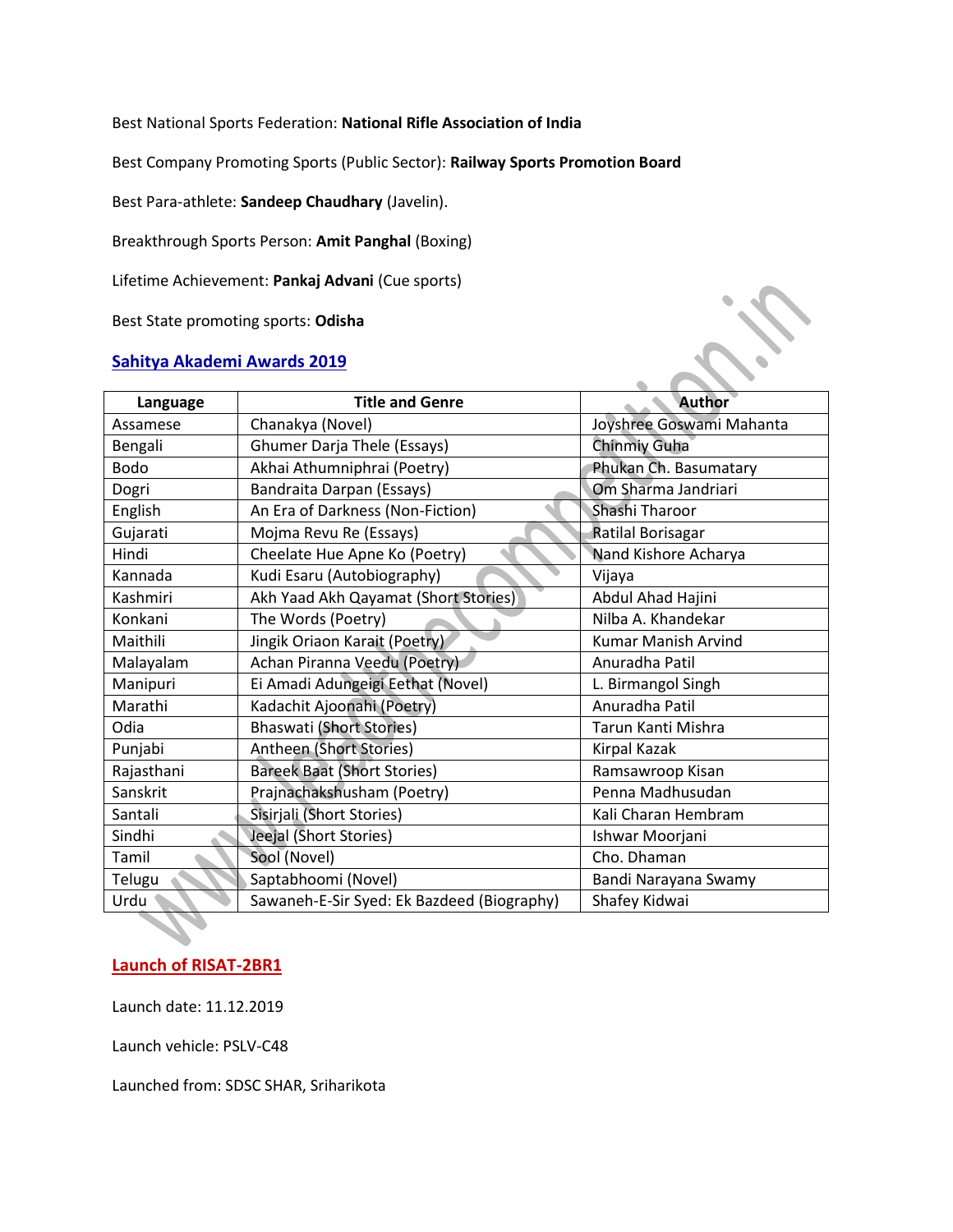RISAT-2BR1 is radar imaging earth observation satellite weighing about 628 kg. The satellite will provide services in the field of Agriculture, Forestry and Disaster Management. The mission life of RISAT-2BR1 is 5 years.

Alongwith RISAT, nine customer satellites of Israel, Italy, Japan and USA were also injected into their designated orbits. These satellites were launched under a commercial arrangement with NewSpace India Limited (NSIL).

## **The Citizenship (Amendment) Act, 2019**

The Act provides for the following, namely:—

1. Hindus, Sikhs, Buddhists, Jains, Parsis and Christians from Afghanistan, Bangladesh and Pakistan, who entered India on or before December 31, 2014, will not be treated as illegal migrants.

2. Hindus, Sikhs, Buddhists, Jains, Parsis and Christians from Afghanistan, Bangladesh and Pakistan, can apply for citizenship by naturalization on completion of 5 years instead of 11 years.

3. These provisions on citizenship for illegal migrants will not apply to the tribal areas of Assam, Meghalaya,

Mizoram, and Tripura, included in the Sixth Schedule to the Constitution. Further, it will not apply to the "Inner Line" areas notified under the Bengal Eastern Frontier Regulation, 1873. (applicable to Arunachal Pradesh, Mizoram, Nagaland and Manipur.)

## **Important Days of December**

| World AIDS Day: 01 December 2019                                                                       |  |  |
|--------------------------------------------------------------------------------------------------------|--|--|
| Designated by: World Health Organisation                                                               |  |  |
| Theme: Communities make the difference                                                                 |  |  |
| First Observed in: 1988                                                                                |  |  |
| International Day of Persons with Disabilities: 03 December 2019                                       |  |  |
| Designated by: United Nations General Assembly                                                         |  |  |
| Theme: Promoting the participation of persons with disabilities and their leadership: taking action on |  |  |
| the 2030 Development Agenda                                                                            |  |  |
| First Observed in: 1992                                                                                |  |  |
| International Volunteer Day: 05 December 2019                                                          |  |  |
| Designated by: United Nations General Assembly                                                         |  |  |
| Theme: Volunteer for an inclusive future                                                               |  |  |
| First Observed in: 1986                                                                                |  |  |
| World Soil Day: 05 December 2019                                                                       |  |  |
| First launched by: International Union of Soil Sciences (2002)                                         |  |  |
| Endorsed by: Food and Agricultural Organisation (Jun 2013)                                             |  |  |
| Accepted by: United Nations General Assembly (Dec 2013)                                                |  |  |
| Theme: Stop Soil Erosion, Save our Future                                                              |  |  |